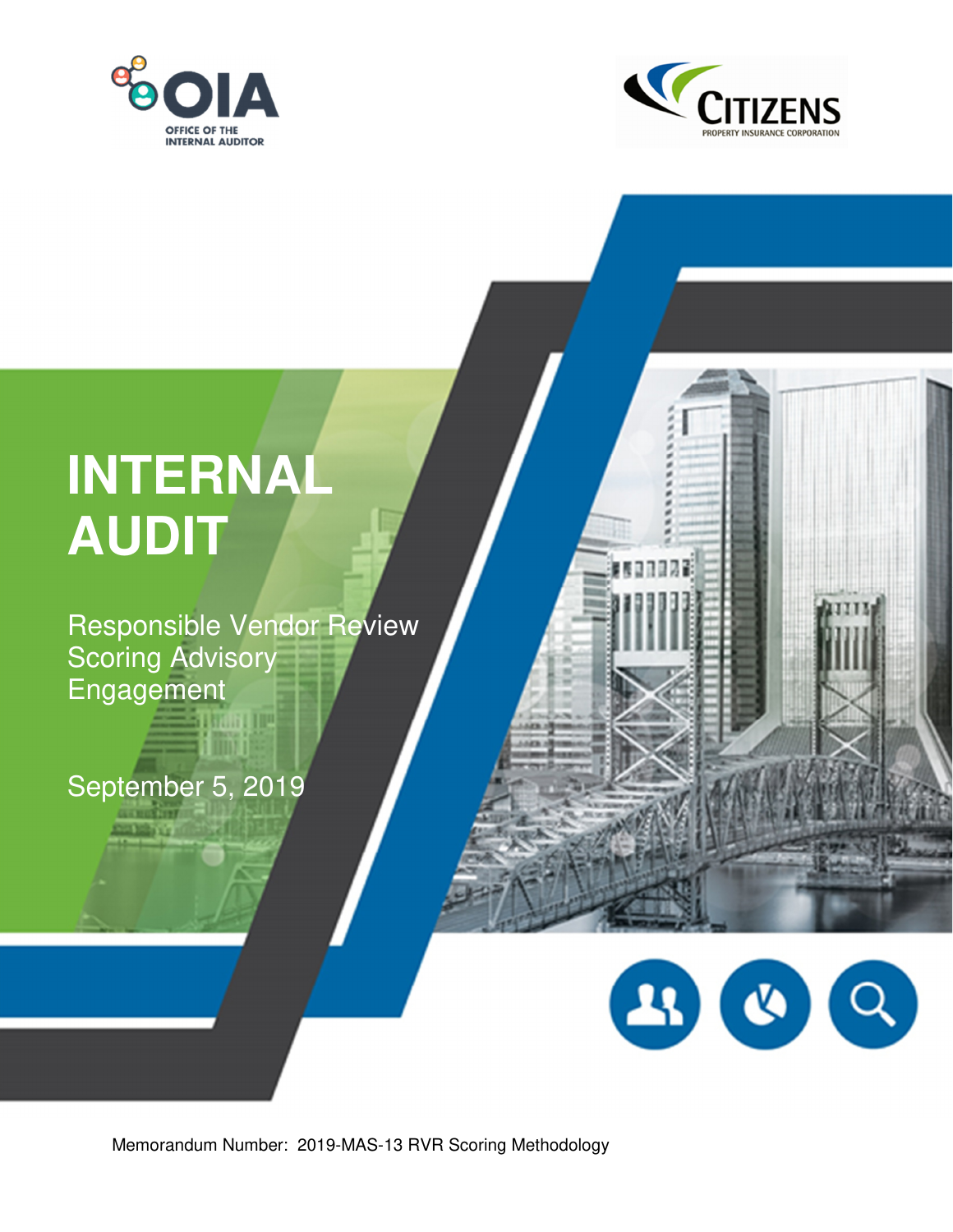

## **Background**

As part of the vendor selection component of the Citizens' Vendor Management Strategy, approved by the Executive Leadership Team (ELT), the Vendor Management Office (VMO) is responsible for managing and administering the Responsible Vendor Review (RVR). In accordance with Section 287.057, F.S., contracts developed pursuant to a procurement using a competitive solicitation will be awarded to vendors who are both responsible and responsive. As defined by Section 287.012(25), F.S., a "responsible vendor" means a vendor that has the capability in all respects to fully perform the contract requirements and the integrity and reliability that will assure good faith performance.

The RVR procedure establishes the procedure and standards to assist VMO staff in determining whether, in accordance with Sections 287.012(25) and 287.057, F.S. a vendor is eligible to be awarded a contract resulting from Citizens' procurement process. An RVR will, at minimum, consist of a review of the following characteristics of a vendor:

- Financial soundness
- Integrity
- Capability
- Reliability and past performance

Upon the initial determination by the VMO as to whether a vendor is considered responsible, the VMO notifies Purchasing and then coordinates with Purchasing and Legal Services for the final determination, if a legal determination is needed. If a vendor is ultimately determined to be not responsible, the vendor is disqualified from the solicitation process.

Prior to the start of this advisory, the RVR procedure did not contain quantitative ratings and/or weighting to score vendor responsibility, thus an assessment of "fail" was based on a qualitative preponderance consensus determination made by the VMO, Purchasing, and Legal Services. Given this, there is an opportunity for the VMO, in support of its vision, to develop a quantitative scoring element to its RVR process to allow for more uniform consistency and objectivity.

#### **Objectives and Scope**

The objective of this advisory was to provide consultative advice to assist the Vendor Management Office in developing a scoring schema to more objectively determine the qualification or disqualification of vendors during RVR, based on the categories of financial soundness, integrity, capability, and reliability and past performance. In collaboration with VMO Management, Internal Audit (IA) aimed to assist in providing advice to enhance the RVR procedure form to provide objective scoring criteria that encourages defensible decision making, and effectively ties in responsible vendor categories in alignment with applicable Florida Statutes.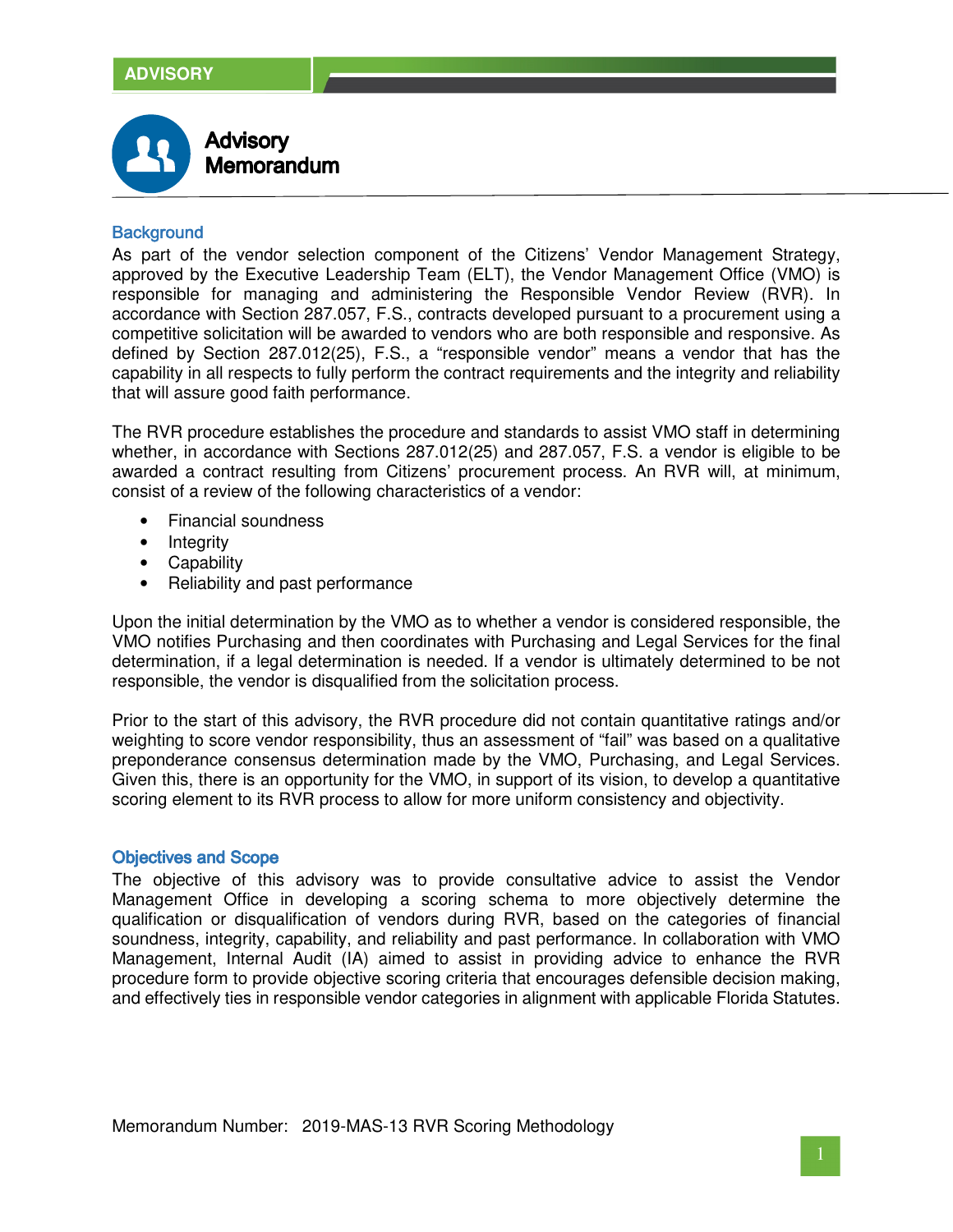

## **Results**

IA collaborated with VMO Management to take steps to develop an objective, consistent, and defensible RVR scoring scheme. Through a series of workshops, results of those efforts included the following recommendations:

- Criteria on the RVR form should be clearly and explicitly documented, thus less open to interpretation which will allow for a more easily repeatable and consistent process
- Determine a consistent scoring range to apply to scored criteria in the RVR form (i.e. 1-3) scoring range)
- Provide explicit, unique scoring descriptions/definitions to effectively guide an RVR evaluator on how to score each line item in the RVR form to promote consistency and objectivity in scoring application across all evaluators
- To ensure alignment with the Florida Statutes, document how each scored line item of the RVR form is tied to its' respective RVR category (financial soundness, integrity, capability, and reliability and past performance)
- Identify what criteria in the RVR form are potential automatic disqualifiers, which can be factored into scoring weighting later
- Challenge norms and encourage elimination of any excessive steps/redundancies within the RVR form, as well as restructuring the form itself into a more logical manner for easier overall workflow, which will likely result in future time savings to the RVR evaluator
- Enhance consistency and mitigate user input error in the excel-based RVR form by creating dropdowns and data validations
- Leverage the expertise of Corporate Analytics to support the project by providing scoring model leading practices, perform data modeling, and provide statistical insight into creating a defensible weighted scoring model

VMO Management is currently focused on additional tasks to accomplish their project objectives:

- Calibrate scoring weighting criteria based on feedback from initial simulated rescoring workshop
- Perform additional simulated rescoring workshops using newly updated RVR forms
- Provide Corporate Analytics with rescoring results for data modeling validation and further calibration if necessary
- Finalize RVR scoring model

Internal Audit would like to thank VMO Management and staff, for their cooperation and professional courtesy throughout the project, and thank them for utilizing IA advisory services.